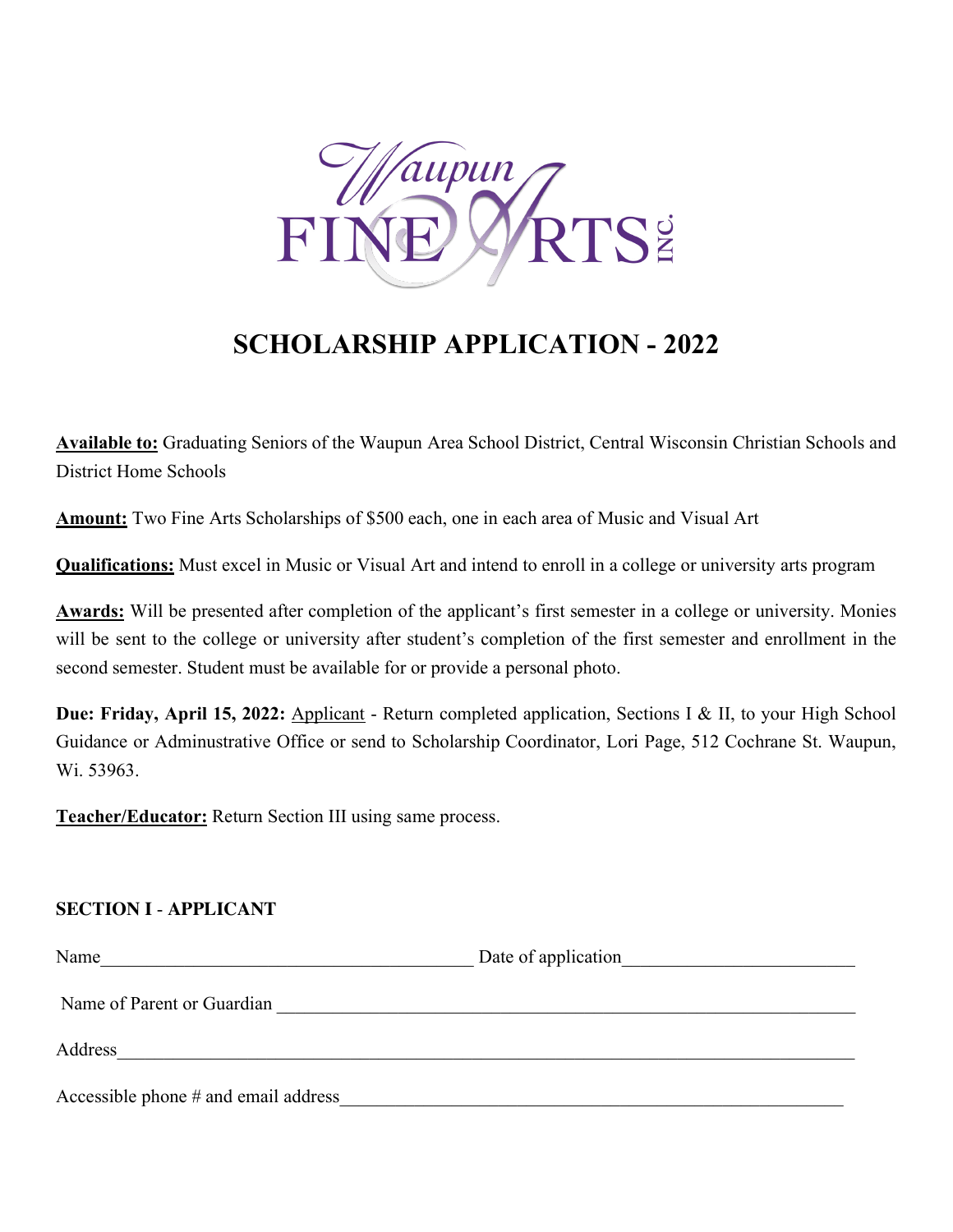| Address and the contract of the contract of the contract of the contract of the contract of the contract of the contract of the contract of the contract of the contract of the contract of the contract of the contract of th |
|--------------------------------------------------------------------------------------------------------------------------------------------------------------------------------------------------------------------------------|
| Major or Minor you will pursue                                                                                                                                                                                                 |
| List your high school extra-curricular involvements and any leadership positions held during high school.                                                                                                                      |
|                                                                                                                                                                                                                                |
|                                                                                                                                                                                                                                |
|                                                                                                                                                                                                                                |
|                                                                                                                                                                                                                                |
| ,我们也不能在这里的时候,我们也不能在这里的时候,我们也不能会在这里,我们也不能会不能会不能会不能会不能会不能会。""我们,我们也不能会不能会不能会不能会不能会                                                                                                                                               |
| List any involvement you have had in community or church activities and positions of employment                                                                                                                                |
| during the past two years.                                                                                                                                                                                                     |
| ,我们也不能在这里的时候,我们也不能在这里的时候,我们也不能会在这里的时候,我们也不能会在这里的时候,我们也不能会在这里的时候,我们也不能会在这里的时候,我们也不                                                                                                                                              |
|                                                                                                                                                                                                                                |
|                                                                                                                                                                                                                                |
|                                                                                                                                                                                                                                |

## **SECTION II - APPLICANT**

On a separate sheet of paper, type or write in ink your reasons for selecting your intended course of study and your choice of college or university. (200 words or less) Please attach this to your application.

Thank you for submitting an application for a Waupun Fine Arts Scholarship.